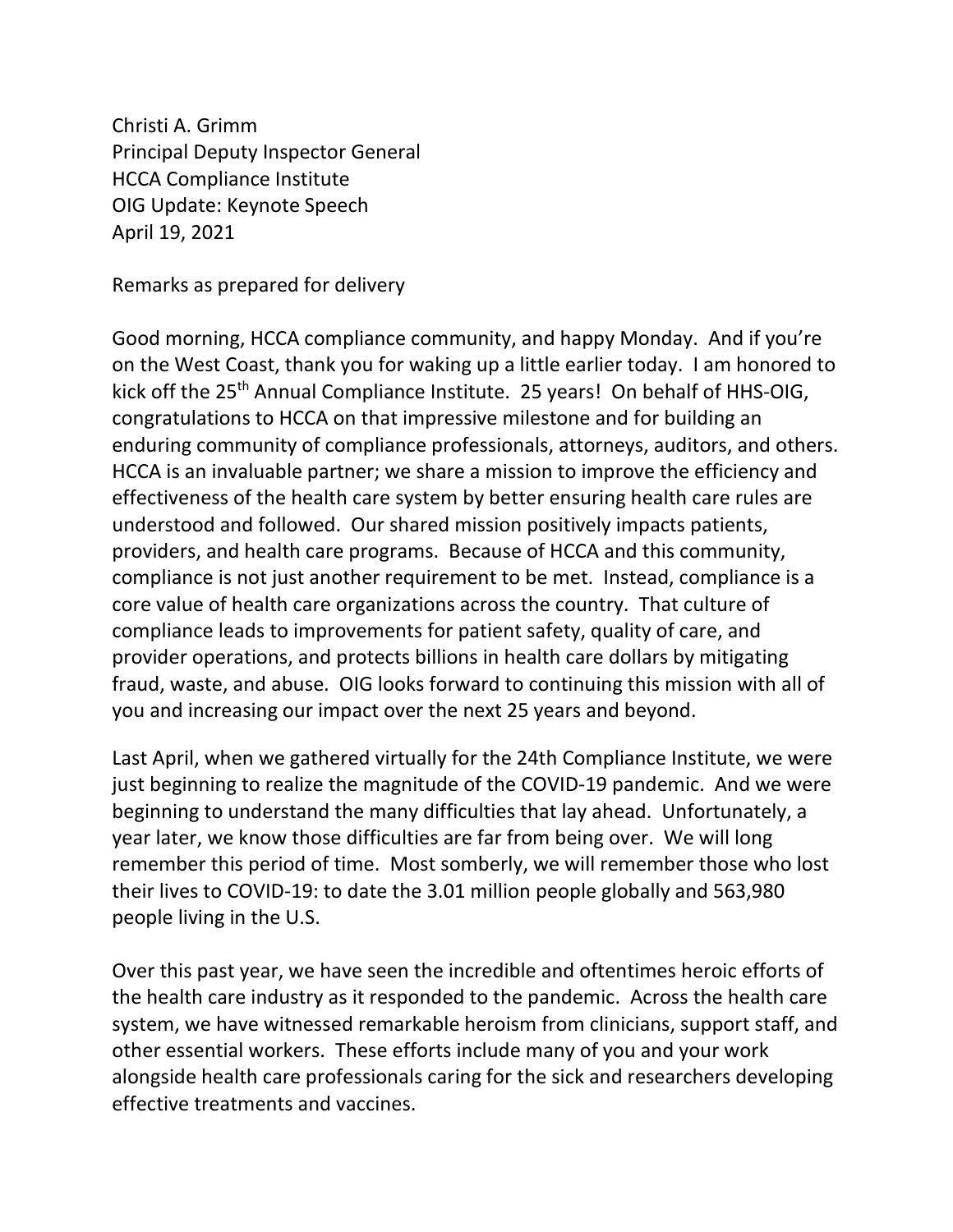Today, with over 84.3 million individuals living in the U.S. being fully vaccinated and nearly 3.5 million more being vaccinated each day, we see astonishing progress, made possible with the collective effort of the health care industry, government, research institutions, and many others.

Yet we all recognize there is still much to be done, studied, and remedied going forward. And we also see that the heroism of many has come at a great cost. More than 3,600 U.S. health care workers have lost their lives due to COVID. OIG knows that many health care organizations, professionals, and others are stretched thin due to the ongoing challenges in responding to COVID-19.

At the end of February of this year, we surveyed hospital administrators at 320 randomly selected hospitals across the country. We wanted to understand the challenges in responding to the pandemic and what was needed going forward. One goal of this work was to make sure that policymakers and stakeholders had a snapshot of these issues roughly a year into the response. We learned from this survey that COVID is still exerting significant strain on hospitals nationwide and hampering their ability to care for patients, staff, and communities. Hospital administrators described how they have been operating in "survival mode" for an extended time, grappling with new problems that arrived with the pandemic, and seeing the exacerbation of longstanding issues. We heard about four core challenges: (1) balancing providing health care for complex, resource-intensive COVID patients with efforts to resume routine care for their communities; (2) staffing challenges related to burnout and competition for workers; (3) vaccination efforts that were positive steps towards recovery, but pose staffing, logistical, and patient access challenges, and (4) the strain on hospital finances. We need to learn from these challenges because, as the CDC Director says, we are likely to see another worldwide pandemic well before another 100 years.

We appreciate the many hospital administrators, likely including some of you, who talked to us about COVID challenges and how to address them. Hospitals identified areas for further government support, such as updated guidance about quarantine procedures for the vaccinated, emerging variants, use of COVID relief funds, and possible changes to telehealth. The report has been widely shared with agencies in the Federal Government working on the pandemic response and with Congress and is available on our webpage.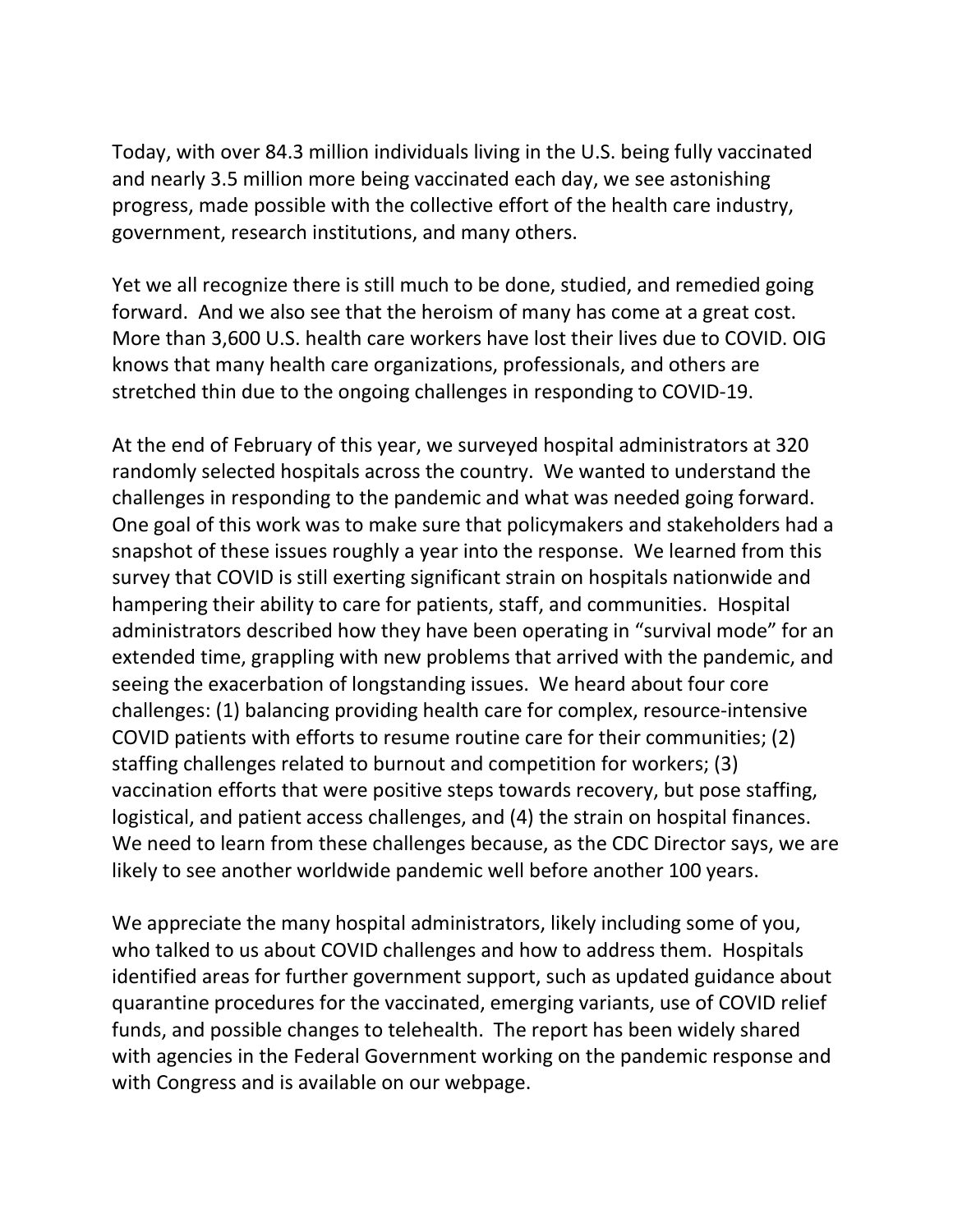For OIG's part, as we conduct our work during the pandemic, we will continue to consider the unique context in which industry is presently operating. And to act fairly and communicate regularly with the goal of getting good information to the industry and to our stakeholders. We continue to plan and conduct work with an eye toward potential burdens on providers and the safety of the health care workforce, patients, and OIG's staff. We assess compliance based on the requirements and policies put in place by Congress and the U.S. Department of Health and Human Services during the pandemic, including the public health emergency flexibilities.

You and your colleagues may have questions about the off-ramp when emergency flexibilities expire after the pandemic ends. While we don't know exactly when this will be, we commit to taking a reasonable and fair approach to ensure providers can adjust as flexibilities end. Amid the uncertainty of the public health emergency, we recognize that the industry and compliance professionals must keep sight of the broader compliance landscape and try to plan for the future. Clearly communicating today about our broader oversight priorities is one way I can provide predictability so that you can plan for what's next.

In that spirit, this morning I'd like to share OIG's 10 key compliance priorities of particular relevance to this audience. Those ten priorities for this year and beyond are: Overseeing COVID-19 Relief and Response, Realizing the Potential of Telehealth, Ensuring Quality of Care and Patient Safety in Nursing Homes, Advancing Health Equities, Modernizing Program Integrity and Compliance Information, Combatting the Substance Use Disorder Epidemic, Prioritizing Cybersecurity, Enforcing Information Blocking, Implementing Value-Based Care, and Strengthening Managed Care Program Integrity.

This list is, of course, not our full work plan. We are responsible for overseeing HHS's \$2.2 trillion in program expenditures made in fiscal year 2020, and our work spans the over 100 programs at the Department of Health and Human Services. We are continuing substantial work in core areas, such as Medicaid program integrity, prescription drug fraud, quality of care provided through the Indian Health Service, the unaccompanied children's program managed out the Office of Refugee Resettlement, grants and contracts fraud, research protections and combatting improper foreign influence in research, and many, many others.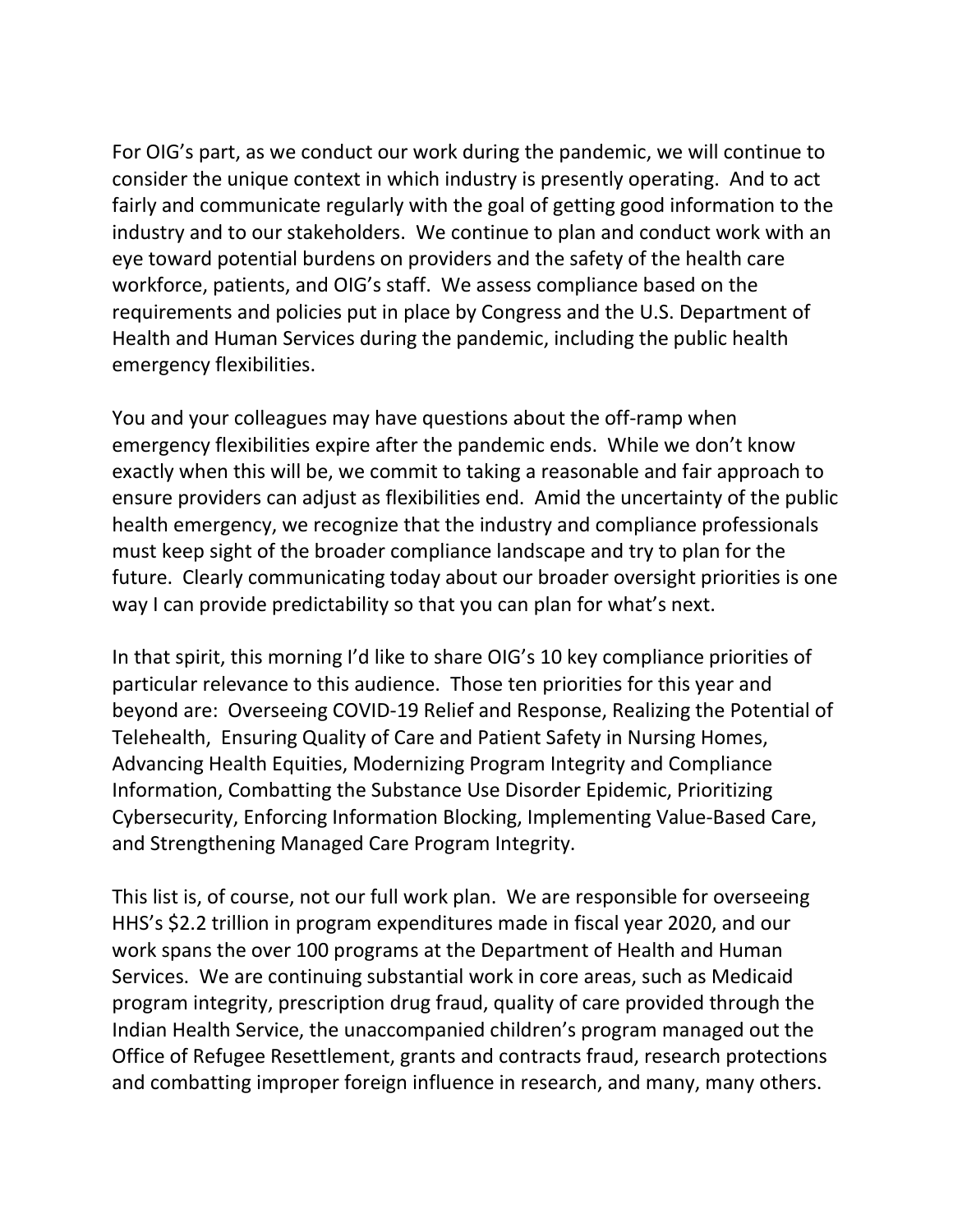We update our public work plan monthly to maximize transparency about our work.

The 10 key priorities you saw on the last slide are culled from our broad portfolio because they are of particular relevance to compliance professionals and would benefit from enhanced focus. They are topics about which we believe focus on compliance, fraud prevention, and program effectiveness can make a real difference for program efficiency and for the health and wellness of people served by HHS programs. Together, these 10 areas will drive much of OIG's work in the coming year and beyond, and I would submit that they should be toward the top of the agenda for the compliance community as well.

It would take more time than we have this morning to go through all of the 10, so I'll focus on 5: COVID-19, Telehealth, Nursing Homes, Health Equities, and Modernizing Program Integrity Information.

I'll cover why each is a priority for OIG, provide relevant updates, and a brief look at what's ahead. For more information, there is a handout included with the presentation materials that provides detail for all 10 compliance priorities.

First, Overseeing COVID-19 Relief and Response. Audits, evaluations, and investigations examining the COVID response will remain a priority for us for several years to come. During this pandemic we have seen the best and worst of human nature. In the best column—health care workers acting heroically, scientists generating life-saving vaccines, communities pulling together to help. But in the worst column—unfortunately, but not unexpectedly because we have seen this in other disasters—we also see bad actors exploiting the pandemic to cause harm.

Since the onset of the pandemic, we have received over 2,400 complaints to our hotline related to purported COVID fraud, some of which have already resulted in enforcement action. For example, about 10 days ago, a Colorado physician was indicted on criminal charges for allegedly stealing from the Accelerated and Advance Payment Program, the Provider Relief Fund, and the Paycheck Protection Program to pay for personal travel and home improvements.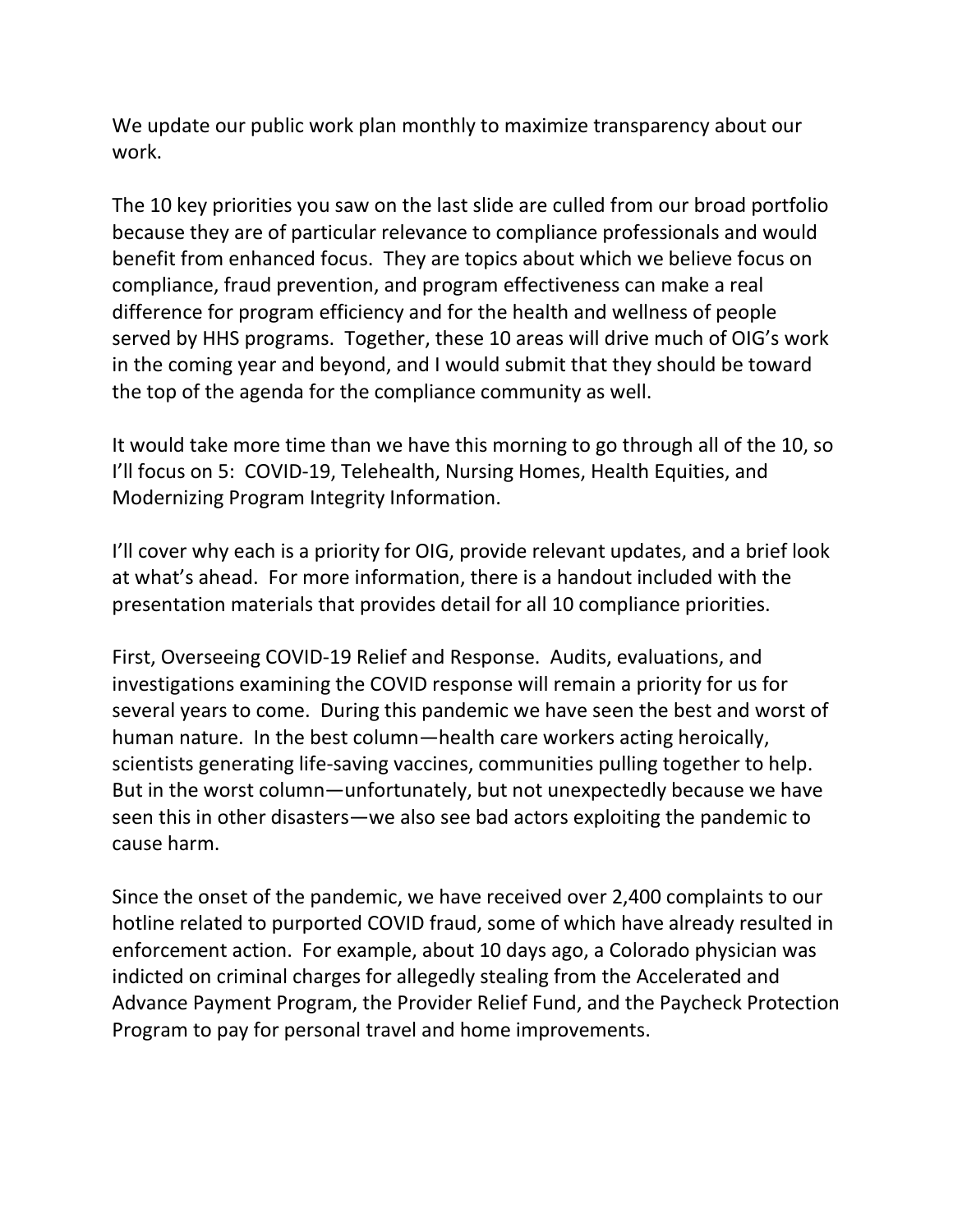Combatting fraud and abuse in the COVID response requires a whole of Government approach. Law enforcement and oversight agencies across Federal, State, and local governments are responding quickly and aggressively to mitigate schemes that jeopardize public health efforts and the health and safety of people. We are collaborating with these partners on many of the COVID programs to understand the risks and identify controls that may be ineffective at detecting fraud schemes. We are using every tool in our arsenal, pursuing criminal or civil charges, seeking exclusion or referring for suspension and debarment from programs, and working to recover ill-gotten gains.

Aggressively pursuing criminals is just part of our enforcement toolkit. We also prioritize informing the public about ongoing COVID fraud schemes so that individuals and organizations can take steps to protect themselves. For example, we issued a notice about vaccine fraud scams that utilize disposed vaccine materials to commit fraud. I encourage your organizations to be mindful when disposing of COVID-19 materials such as syringes, vials, vial container boxes, vaccination record cards, and shipment or tracking records so they do not fall into the wrong hands. And just last week, we sent a message regarding compliance issues related to the CDC Vaccine Program based on patients' complaints regarding charges by providers when getting their COVID-19 vaccine. For more information on that topic, and other COVID and vaccine fraud alerts, please see OIG'S COVID-19 portal on our website.

The size of the pandemic relief dollars that Congress has provided is massive. Since 2020, Congress has passed more than \$5 trillion in COVID-19 related relief spending. For context, \$5 trillion is more than all Federal spending in 2019. OIG's oversight will cover the \$463 billion in COVID funding provided to or flowing through HHS.

This enormous level of spending requires oversight to ensure it is used for intended purposes. Much of that will be done by other Inspectors General and in coordination with the Pandemic Response Accountability Committee, or PRAC. PRAC is composed of Federal Inspectors General—including us. PRAC has a mandate to focus on mitigating risks that cut across program and agency boundaries. For the next 4 years, PRAC's mission is to promote transparency and to conduct, coordinate, and support oversight of COVID-related funds and the pandemic response. PRAC's work should be on your radar. Its work can help you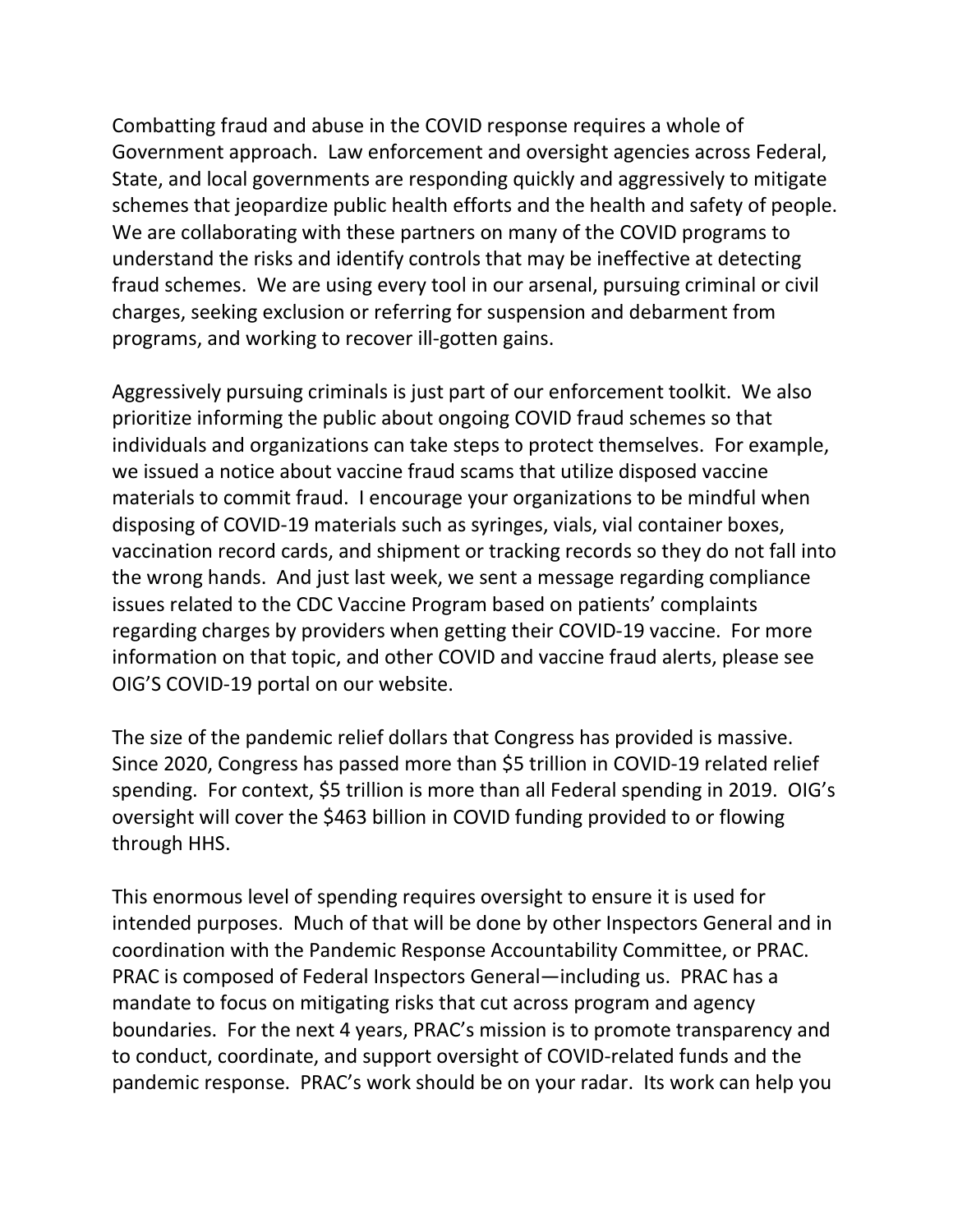understand how the large amount of COVID-relief funding affects your organization and how that may lead to downstream compliance issues.

At HHS-OIG, we are currently conducting 57 audits and evaluations related to COVID-19. And to date, we've issued eight reports, including the recent Hospital Survey. Our oversight covers a range of COVID issues, including audits of the Provider Relief Fund and the related Uninsured Program Fund. These new programs with billions in funding were established rapidly to aid the health care industry through the COVID response. Given that these funds will have a limited period of availability, reviewing these programs early will lead to better transparency and accountability to ensure the programs have appropriate safeguards. You can find a complete listing of our COVID work, our full COVID-19 strategic plan, and other information through the COVID-19 portal on our website.

Our goals with COVID work are twofold: to understand how pandemic relief funds were spent and services delivered and to understand how to improve capacity for the next pandemic, infectious disease outbreak, or other catastrophic event. To this end, while much of our current work focuses on what is happening presently on the ground, future OIG work will look retrospectively to understand how events unfolded, glean lessons learned and best practices, and make recommendations for improvements to planning, preparedness and response.

The second compliance priority is Realizing the Potential of Telehealth. There is a lot of interest from our stakeholders, the health care industry, and others about lessons learned from the pandemic in providing virtual care. Telehealth may be the prime example. Many are considering how to expand coverage for telehealth based on the experience providers and patients had during the pandemic. Even though our work examining telehealth is not yet complete, there are many discussions happening now about the future of telehealth and we want to ensure program integrity is appropriately considered. As part of OIG's mission to provide objective and independent information, last month we issued a message regarding telehealth based on what we know at this point in time.

We recognize the potential of expanding options for accessing health care services through telehealth and other technologies like remote patient monitoring, on improving care coordination and health outcomes. It is important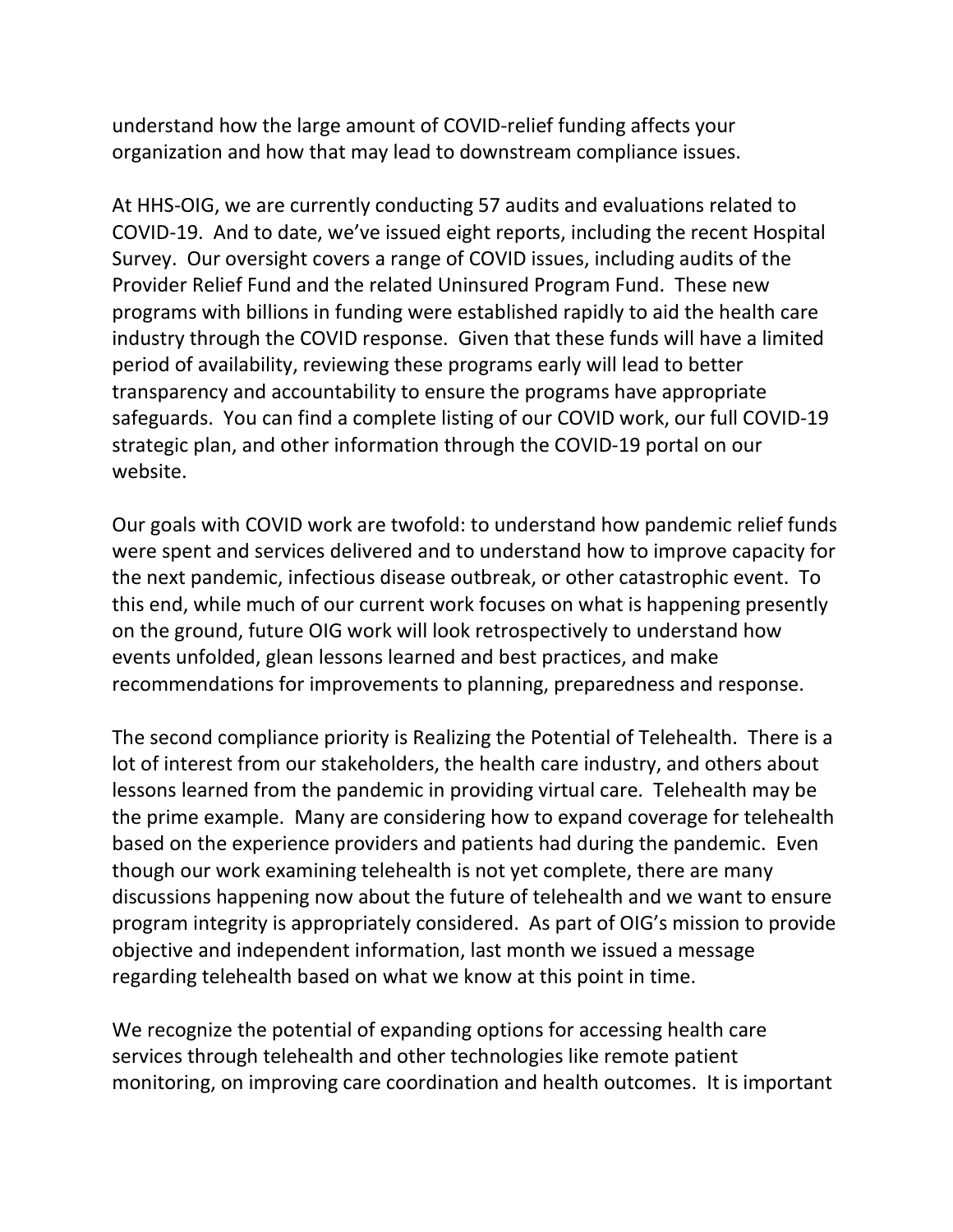that new policies and technologies with potential to improve care and enhance convenience achieve these goals and are not compromised by fraud, abuse, or misuse. 

Effectively expanding telehealth and ensuring program integrity will take effort on a number of fronts that may not be considered traditional compliance issues: cybersecurity, interoperability, and patient access to technology. All key elements that compliance professionals can help support as organizations adopt and refine their use of telehealth. For example, if deployed carefully and with patients at front of mind, telehealth can be a tool for providers to help address patient access issues, especially for underserved populations. Prior OIG work has identified telehealth as a tool to improve access to behavioral health care for Medicaid beneficiaries. And OIG's significant body of ongoing telehealth work will touch on many of these issues and provide more information to stakeholders to help ensure the potential benefits of telehealth are realized for patients, providers, and HHS programs, while identifying key program integrity factors as policy and payments changes are considered.

Third is Ensuring the Quality of Care and Patient Safety in Nursing Homes. The cruel reality of COVID has underscored just how vulnerable patients are in nursing homes and other long-term care facilities. Residents in these facilities account for less than 1 percent of the nation's population but make up 34 percent of the COVID-19 deaths.

Our work examining nursing homes touches on many problems that pre-date and have now been exacerbated by the pandemic. This includes a recent report on nursing home staffing levels and problems with how those data are reported by facilities. And as COVID required nursing facilities to isolate their patients and close facilities to families, friends, and others, we conducted an outreach campaign aimed at protecting nursing home residents at 493 nursing homes. Our agents and State partners provided education materials about how staff and patients should report complaints related to unsafe COVID-19 practices, abuse and neglect, other quality concerns, and fraud.

Our work related to nursing facilities will continue to focus on quality of care, patient safety, and improving CMS and state oversight because OIG recognizes much is left to be done. We hope the work will shed light on infection control and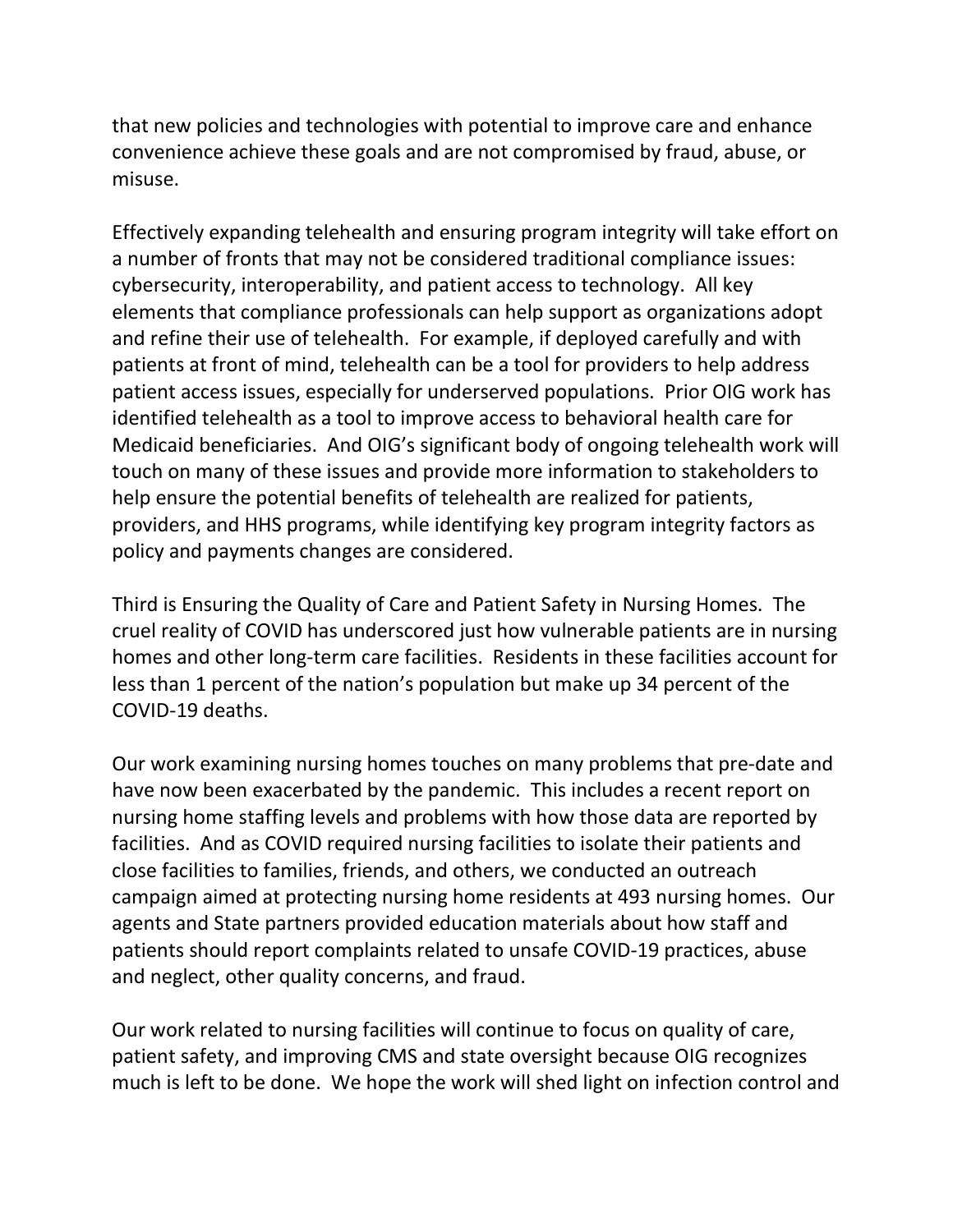nursing facility-initiated discharges of patients and will build on our body of work examining use of psychotropic drugs in these facilities.

It is so important that we work together to make progress on these critical issues. The problems in nursing facilities are not just for nursing home residents, workers, and staff. If you work at a hospital or other type of provider, nursing facilities are integral to the health of the entire system. Better, safer nursing homes mean fewer hospital readmissions. And as we learned from our hospital survey, availability of nursing home beds directly impacts hospital discharge planning. But on a more human level, I think many people have struggled with the decision to place a loved one in a nursing home. They are rightfully concerned with safety and quality of life at these facilities across the country. And OIG's long history of work backs that up.

That has to change. The toll that COVID-19 took on nursing home residents underscores that need. At OIG we are going to be laser focused on seeing positive change in the nursing home space.

The fourth priority is Advancing Health Equities. Just as COVID highlighted longstanding issues related to nursing facilities, it also demonstrated how stark racial and socioeconomic disparities in our country have significant negative effects for health outcomes. As of March 2021, CDC data show that American Indian or Alaska Native individuals are 2.4 times more likely to die from COVID-19 than white Americans. For Hispanic or Latino Americans, the rate is 2.3 times more likely, and for Black Americans the rate is 1.9 times. It is clear this pandemic has disproportionately affected communities of color—worsening the impact of disparities related to the social determinants of health.

OIG oversees many health and human services programs meant to reach underserved populations, improve access to health and human services programs, and address disparities in care and outcomes. As Government and the private sector grapple with systemic equity problems, I want to share what we are doing to ensure that our oversight can help address these issues. First and foremost, we are bringing equity to the forefront of our work planning by considering how our work can incorporate objectives related to equity, social determinants of health, and their effects on health experiences and outcomes.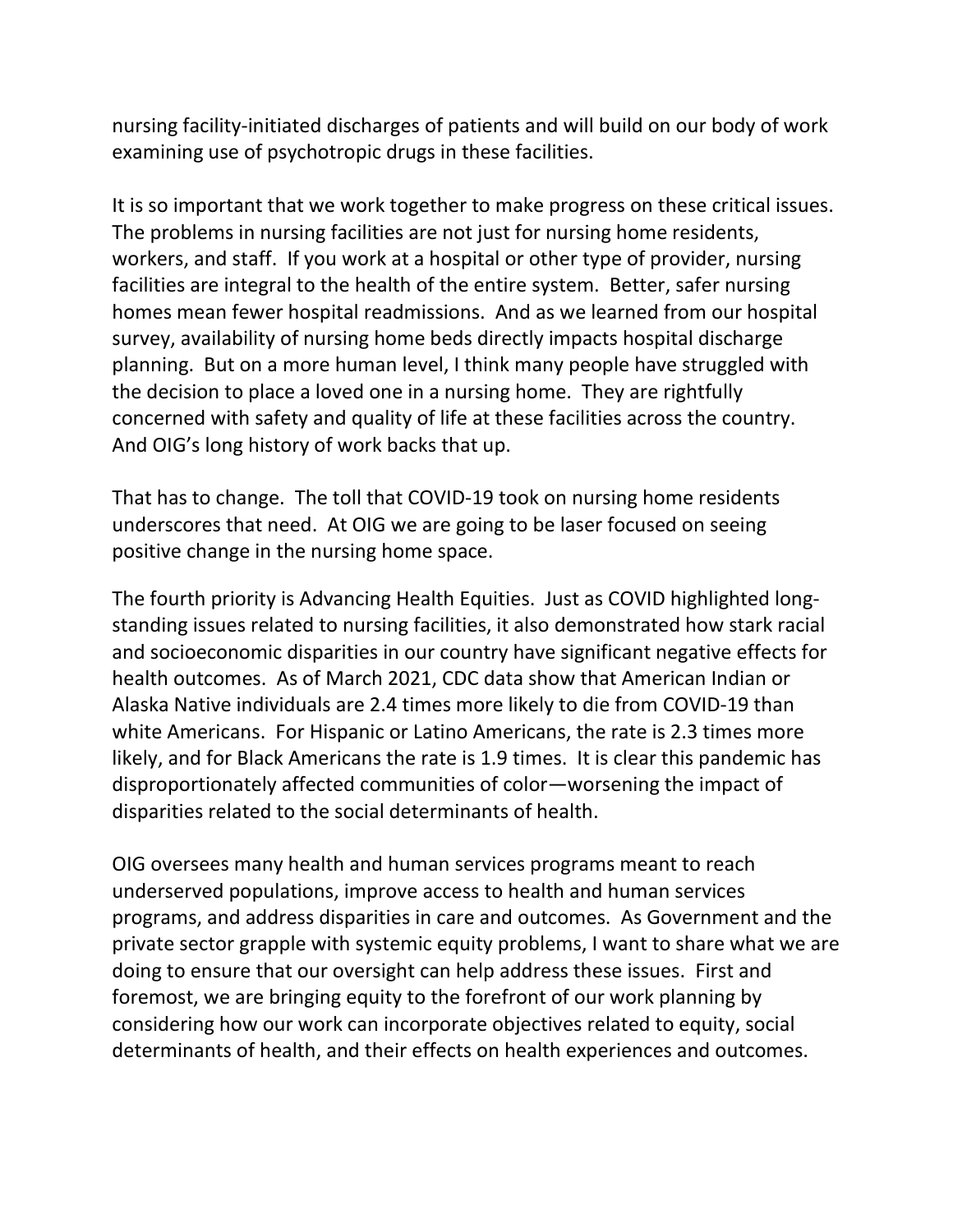We also have new work underway specifically examining disparities. We are interested in questions like whether funding is distributed to account for potential health disparities; whether demographics data are complete and accurate; and how such data are used to address inequities. We also want to infuse our work with an equity lens to ensure that we are identifying where HHS programs can potentially do better to achieve health equity in areas like quality of care, access to care, and health outcomes.

And like many of you, we are also turning an inward lens to ensure that our own organizational culture fully embraces diversity, equity, and inclusion in action as well as word.

Finally, our newest compliance priority, and one I am particularly excited about: Modernizing Program Integrity and Compliance Information. We have been thinking about what OIG can do to make program integrity and compliance easier across the health care industry. We all know that when we make something easier to accomplish, we often get more of that thing. Modernizing program integrity and compliance information means making it easier for you to access and use information that supports your work. Through doing so, we hope to spur innovation and improve compliance programs.

During the pandemic, we all had to find new ways to work. In response, I'm sure you found new approaches to implement and carry out compliance functions, advise your clients, run your offices, and work with your colleagues. Similarly, OIG had to find new ways to carry out our mission.

Over the past year, we did a few things differently. For example, to provide expedited guidance during the pandemic, we took and are taking questions from the public about the application of the anti-kickback statute to pandemic-related business arrangements and posting frequently asked questions or FAQs in response. And we worked with organizations that needed extensions of deadlines by providing flexibilities for 42 self-disclosure actions, 81 Corporate Integrity Agreements, and 20 payment extensions in our civil monetary penalty cases. While not all of these practices will continue after the public health emergency, we are assessing what worked well and what to keep after the pandemic.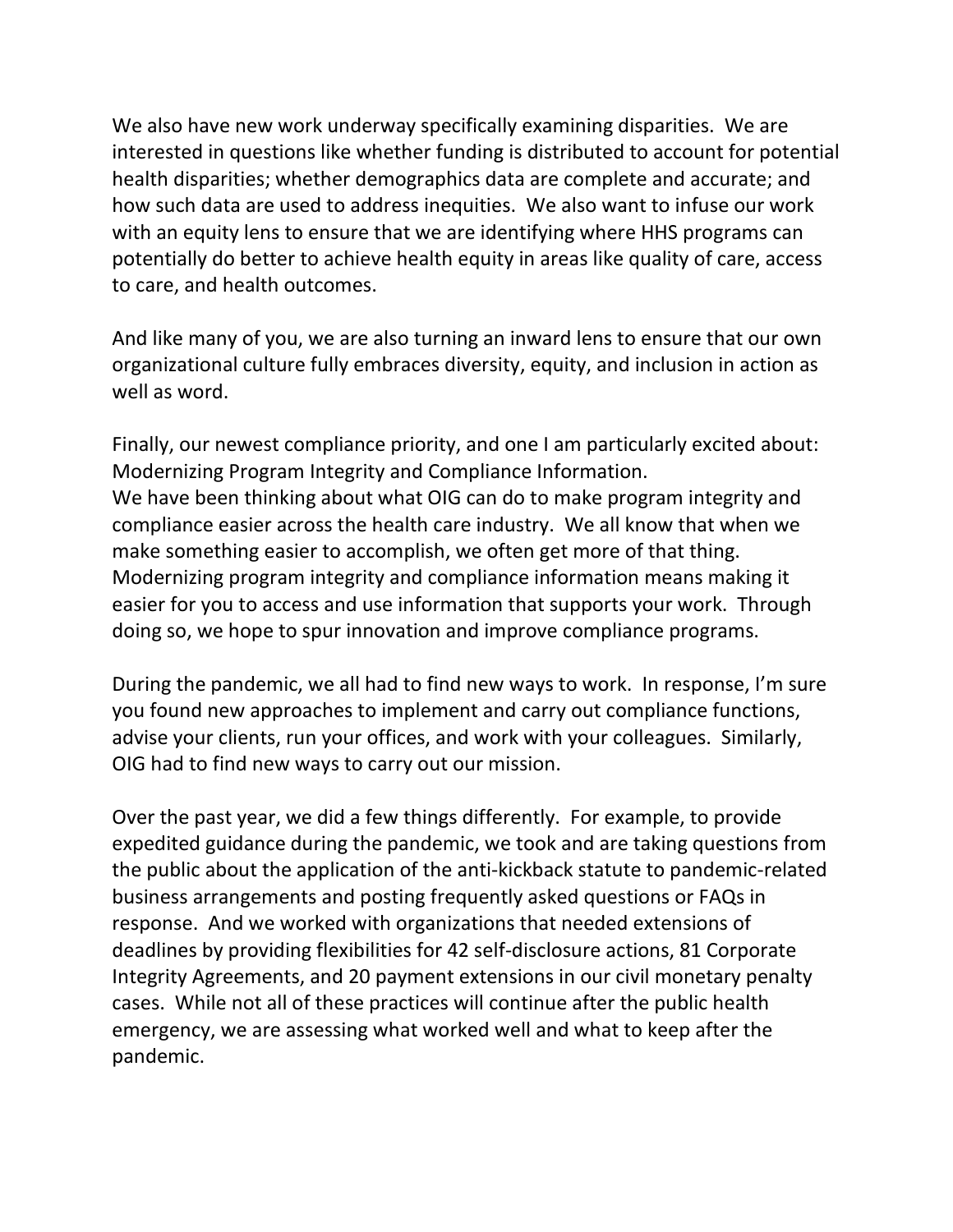This new initiative will learn from those efforts. To do so, we need to hear from you. We will be seeking feedback in the near future from health care industry stakeholders about how to modernize the types of program integrity and compliance information OIG provides. This includes the various guidance and other resources OIG has published over the last several decades, such as advisory opinions, Special Advisory Bulletins, Special Fraud Alerts, compliance program guidance documents, and the COVID-19 FAQs. Your feedback in this area will be critical as we make plans for future guidance that we intend to make as useful and meaningful as possible for you and your organizations.

We're also exploring a number of ways to improve how program integrity and compliance information is provided to the health care industry and others. This effort will start with us. For example, the List of Excluded Individuals and Entities or LEIE gets 26 million visits annually, and we recognize that using it often requires a manual process. As part of this new initiative, we are considering how best to adopt modern data sharing practices for the LEIE, such as application programming interfaces, also known as APIs. Modernized LEIE information will mean that data are easier to access through compliance software and apps that use APIs, and can support the development of new tools and approaches to compliance.

As we learn from this initiative, we will expand our work to improve how you can access and use program integrity and compliance information. That may include a range of efforts from the use of modern data techniques, to publishing data toolkits, or hosting virtual compliance roundtables. Ultimately, this initiative is about making information more useable for you, the health care industry, and our program integrity partners.

That is why this initiative will be based on the insights from health care compliance professionals. We want to better understand your program integrity and compliance information needs, what modernization efforts your organizations have ongoing, and how we can work together toward modernizing program integrity and compliance information. This will not happen overnight. We anticipate a multi-year effort. You'll be hearing more from OIG on this initiative later this year.